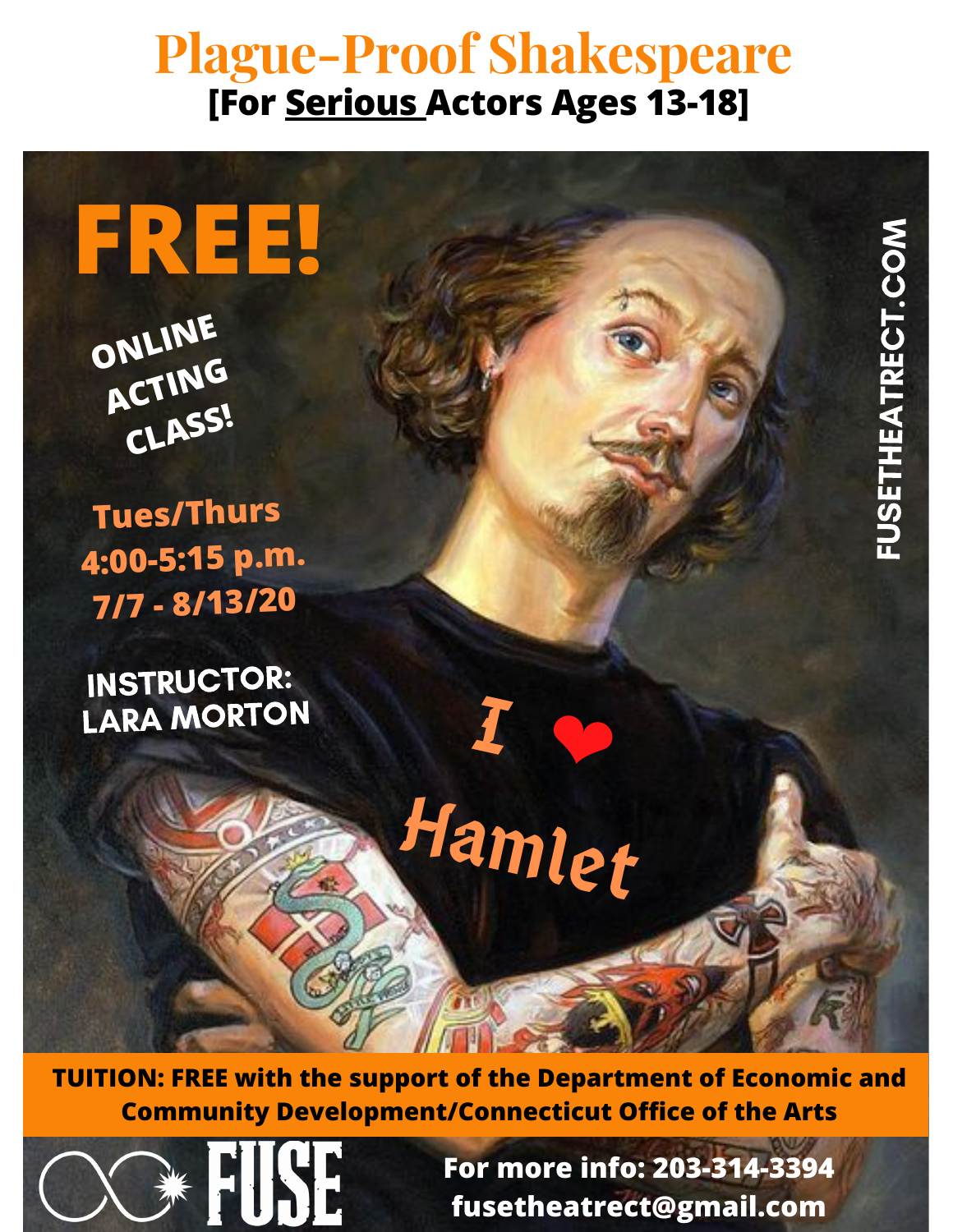

## **Presents "Plague-Proof Shakespeare for Teens: Understanding and Performing theText of 'Hamlet'"**

## **Offered by FUSE Theatre of CT**

*with the support of the Department of Economic and Community Development/Connecticut Office of the Arts*

**INSTRUCTOR: LARA MORTON**, Co-Founder/Artistic Director of FUSE Theatre of CT (fusetheatrect.org)

DAYS OF THE WEEK: TUESDAYS & THURSDAYS START DATE: **TUESDAY, July 7th, 2020** / END DATE: THURSDAY, July 13th, 2020 START/END TIME: 4:00-5:15 P.M. CLASS LOCATION: ZOOM (secure link will be sent upon completion of registration) COURSE FEE: FREE with six week commitment

**WHO SHOULD TAKE THIS COURSE:** Young CT-based actors (ages 13-18) with more than a casual interest in acting and growing their craft. You will be expected to come on time and learn your assigned material in between classes.This course will help you achieve your goals and gain a major advantage over other actors in future auditions for all manner of productions, conservatory programs, and college admissions. You will become comfortable and competent with the language & verse, your vocal instrument will grow and expand, and you will learn a great deal about the universality of the human experience from the greatest playwright of all time.

**WHO SHOULD NOT TAKE THIS COURSE:** Anyone who prioritizes video games or Snapchatting over practicing and learning their craft. We can only accommodate 15 students. If you cannot commit to twice weekly for 1.25 hrs, and work on your material on your own time, please do not claim a space in this course. You must be able to recognize an opportunity and understand that it is worth your time and effort to maximize the experience for yourself and be accountable to your classmates, instructor and scene partners.